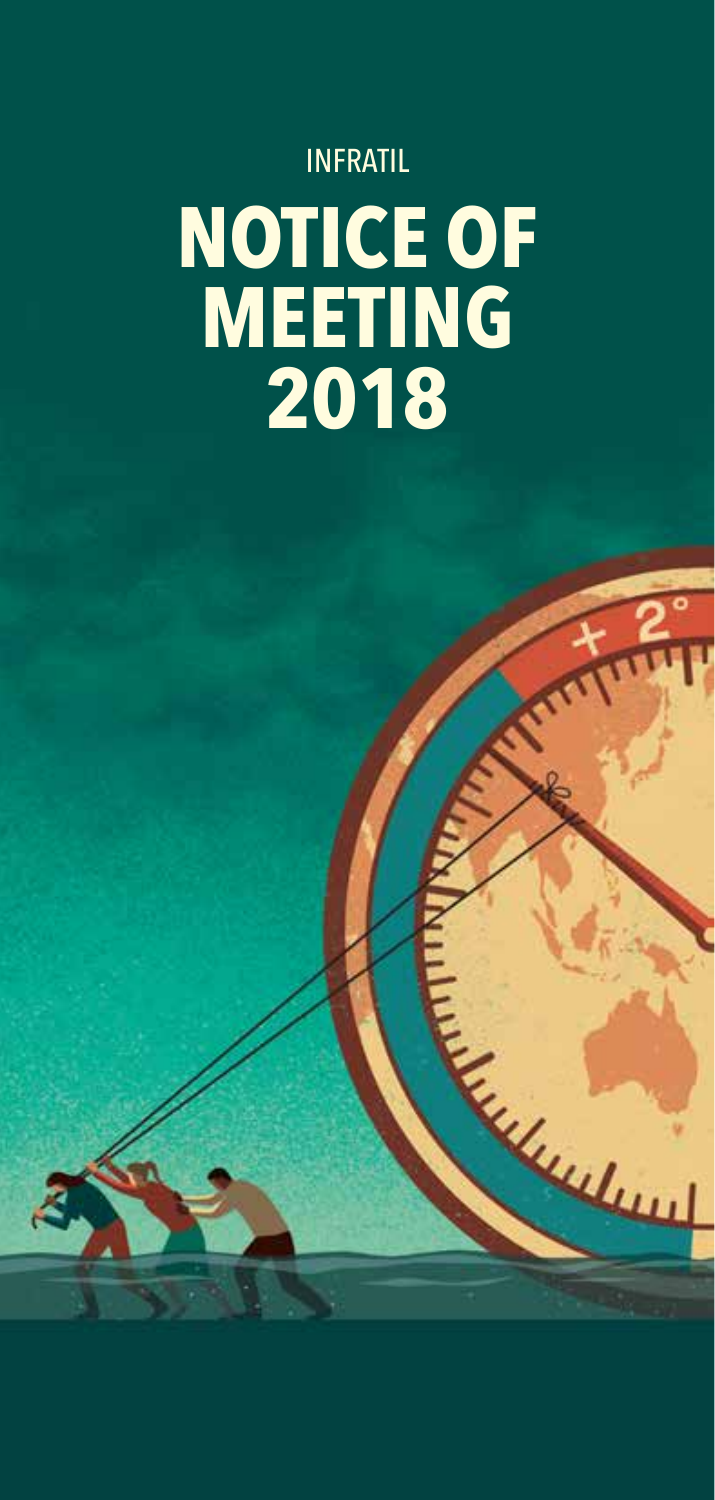

### **THE SHAREHOLDERS OF INFRATIL LIMITED**

27 July 2018

Shareholders have already received Infratil's 2018 Annual Report in which I, and Marko Bogoievski on behalf of the manager, Morrison & Co, comment on the activities of Infratil over the past year and on the future prospects for Infratil.

The Annual Meeting is in Wellington this year. A number of matters are to come before shareholders for voting at the Annual Meeting. These include:

- The re-election of myself and Mr Paul Gough as Directors.
- Setting the aggregate maximum fees payable to Directors by Infratil and any of its subsidiary companies.
- Authorisation for the Directors to fix the auditor's remuneration.

As mentioned above, there is a resolution this year in relation to directors' fees (the Board last obtained shareholder approval to increase the aggregate maximum remuneration payable to directors of Infratil and its subsidiaries at the 2015 AGM). The Board reviews directors' fees annually to ensure that fees do not fall out of step with the market and reflect the commitment required of an Infratil director, and this year has considered a range of sources for comprehensive director fees data (including the Institute of Directors Directors' Fee Report 2017). As a result of that review, the Board is proposing a modest increase to the directors' aggregate maximum fee pool of \$59,046, from \$940,923 to \$999,969 per annum (an increase of 6.3%). Further details of the directors' fees for which approval is sought are set out in the Notice of Meeting that follows.

The Notice of Meeting also includes a Disclosure Document (Annexure A) describing the Share Buyback Programme which Infratil has decided to continue. Your directors consider that, from time to time, buying back shares may be the best use of Infratil's funds. Accordingly, Infratil wishes to keep open that investment opportunity for the next 12 months, as it has done for a number of years.

I look forward to seeing you at the Annual Meeting, presenting our results and answering any questions you may have.

Yours sincerely

Martin

**Mark Tume**  Chairman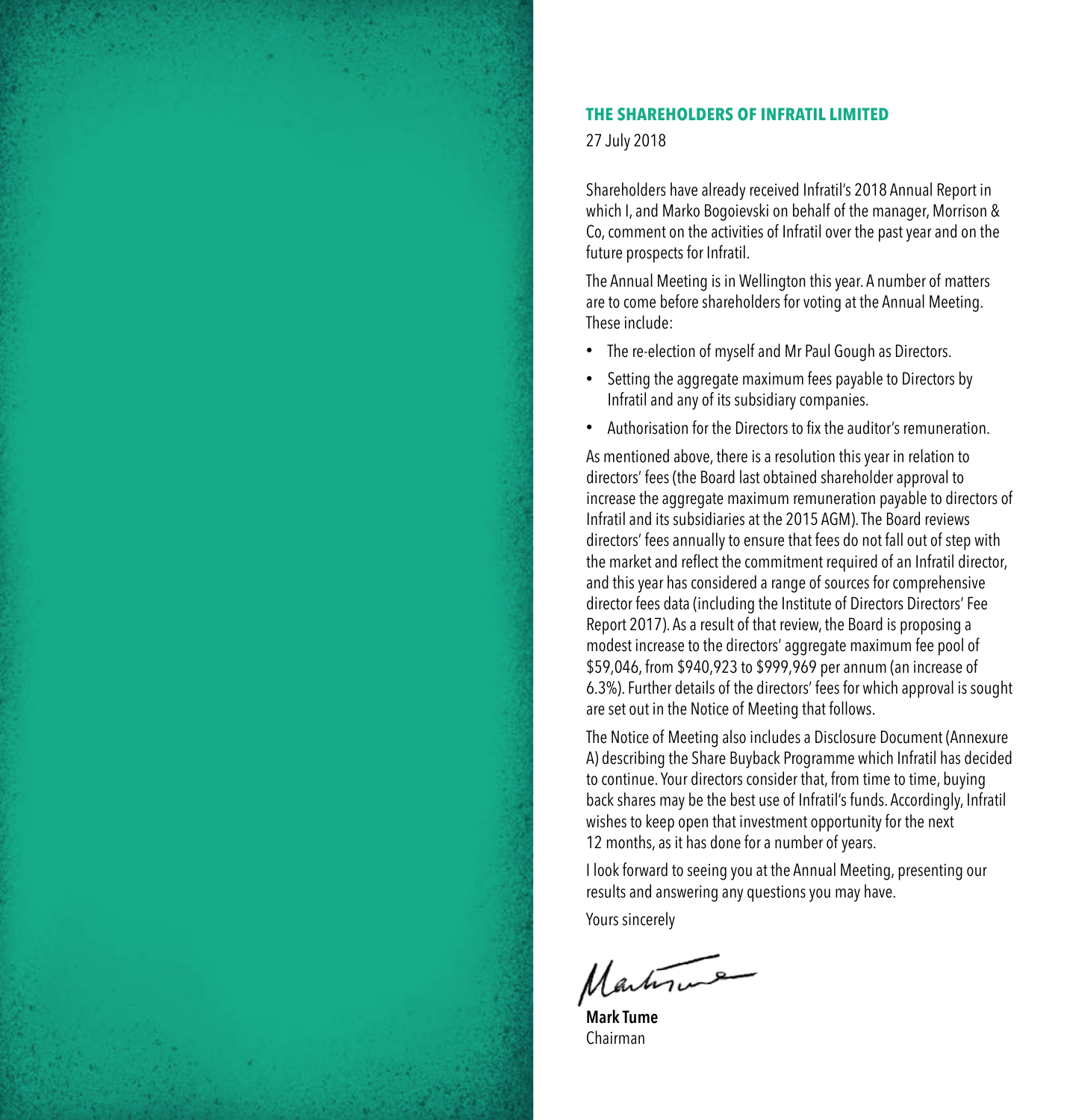# **NOTICE OF ANNUAL MEETING**

Notice is hereby given pursuant to section 120 of the Companies Act 1993 ("**Act**") that the 2018 Annual Meeting of shareholders of Infratil Limited ("**Company**") will be held in the Lambton Room, InterContinental Hotel, 2 Grey Street, Wellington on Friday, 24 August 2018, commencing at 2:30 pm.

## **BUSINESS**

- **A. Chairman's Introduction**
- **B. Chief Executive's Review**
- **C. Presentation of the Annual Report for the year ended 31 March 2018 and the report of the auditor**

To receive and consider the Annual Report of the Company for the year ended 31 March 2018. Shareholders will have an opportunity to raise questions on the Report and on the performance and management of the Company generally.

#### **D. Resolutions**

To consider and, if thought fit, pass the following ordinary resolutions:

- **1. Re-election of Mr Mark Tume:** That Mark Tume be re-elected as a director of the Company.
- **2. Re-election of Mr Paul Gough:** That Paul Gough be re-elected as a director of the Company.
- **3. Directors' remuneration:** That the aggregate maximum remuneration payable to all Directors (in their capacity as a director of the Company or any of its subsidiaries) be increased by \$59,046 from \$940,923 to \$999,969 per annum (plus GST or VAT, as appropriate).
- **4. Auditor's remuneration:**That the Board be authorised to fixthe auditor's remuneration.

# **ORDINARY RESOLUTIONS**

Each resolution set out above is to be considered as a separate ordinary resolution. To be passed, each resolution requires a simple majority of votes of holders of ordinary shares of the Company, entitled to vote and voting.

#### **PROXIES**

Any shareholder of the Company who is entitled to attend and vote at the Annual Meeting may appoint a proxy to attend and vote instead of him or her. A proxy does not need to be a shareholder of the Company. The Chairman of the Meeting is prepared to act as proxy. Any undirected votes in respect of a resolution, where the Chairman of the Meeting is appointed as a proxy, will be voted in favour of the relevant resolution, other than when he or she is prohibited from voting on that resolution. A shareholder entitled to cast two or more votes may appoint two proxies and may specify the proportion or number of votes each proxy is appointed to exercise. If the shareholder does not specify the proportion of the shareholder's voting rights each proxy is to represent, each proxy will be entitled to exercise half the shareholder's votes.

To appoint a proxy you can complete and sign the enclosed Proxy Form and return it by delivery, mail, facsimile or scan and email to the share registrar of the Company or lodge online:

#### **Delivery by hand: Mail:**

| Infratil Limited                 | Infratil Limited                 |
|----------------------------------|----------------------------------|
| C/- Link Market Services Limited | C/- Link Market Services Limited |
| Level 11, Deloitte Centre        | PO Box 91976                     |
| 80 Queen Street                  | Victoria Street West             |
| Auckland 1010, New Zealand       | Auckland 1142, New Zealand       |
|                                  |                                  |

#### **Facsimile:** +64 9 375 5990

**Scan and email:** meetings@linkmarketservices.co.nz *Please put the words "Infratil Proxy Form" in the subject line for ease of identification*

**Online:** You may lodge your proxy online, go to: vote.linkmarketservices.com/IFT

You will require your holder number and FIN (New Zealand register) or your holder number and postcode (Australian register) to complete your vote.

A shareholder will be taken to have signed the Proxy Form by lodging it in accordance with the instructions on the website.

The completed Proxy Form must be received by the share registrar or online appointment must be completed by no later than 48 hours before the start of the Annual Meeting, being 2.30 pm on 22 August 2018. Voting entitlements of the Annual Meeting will also be determined as at this time. Registered shareholders at that time will be the only persons entitled to vote at the Annual Meeting and only the shares registered in those holders' names at that time may be voted at the Annual Meeting.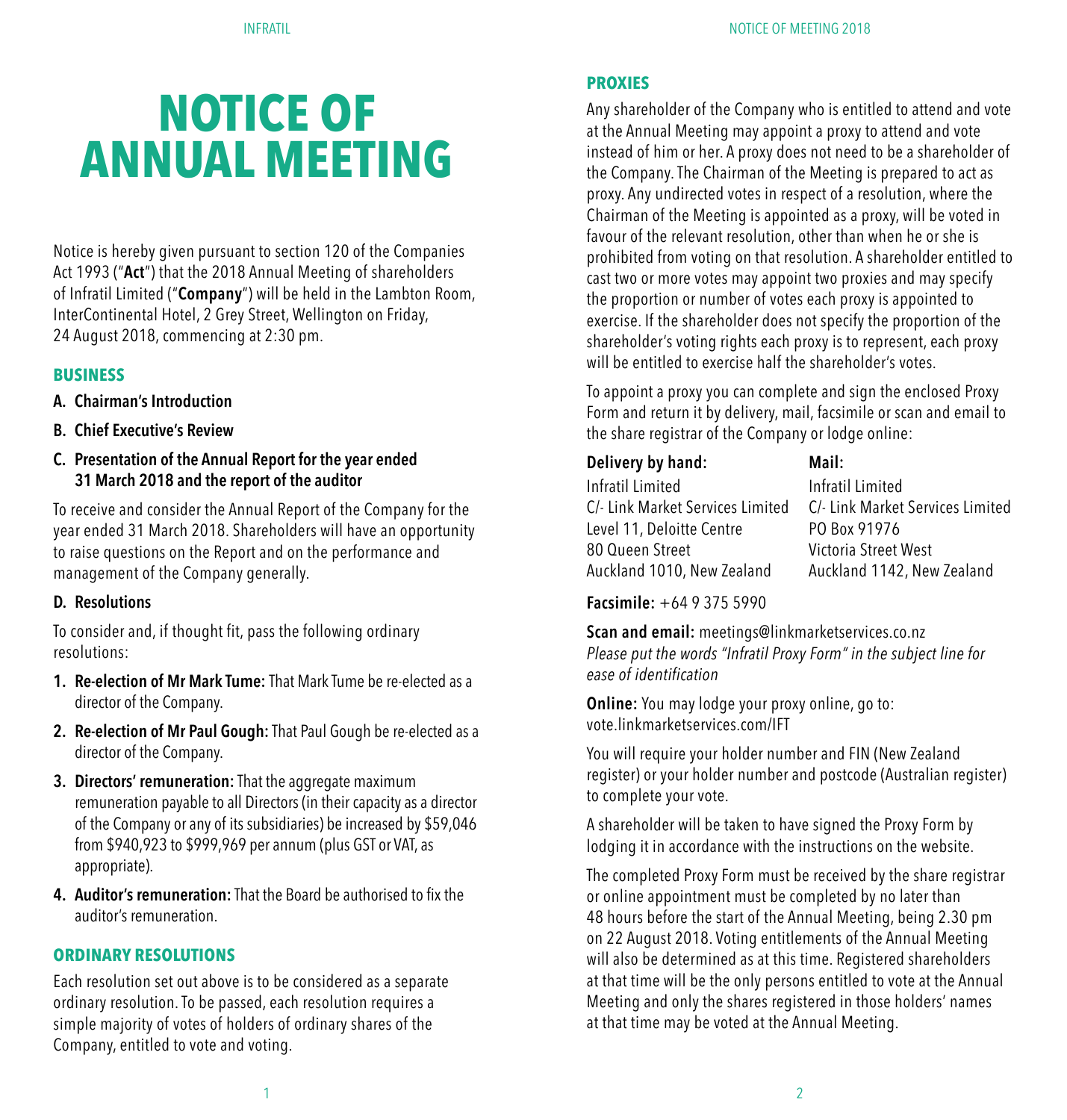# **EXPLANATORY NOTES**

### **RESOLUTIONS 1 AND 2: RE-ELECTION OF DIRECTORS**

The Board of the Company considers that both Mr Tume and Mr Gough will be Independent Directors for the purposes of the NZX Main Board/Debt Market Listing Rules ("**Rules**") if re-elected to the Board.

**• Mark Tume (BBS, Dip Bkg Stud) – Chairman and Independent Director**

Mark Tume has been Chairman since 2013 and a Director since 2007. He is Chair of RetireAustralia and Te Atiawa Iwi Holdings and a director of the New Zealand Refining Company and Ngai Tahu Holdings Corporation. Mark is a professional director with experience in the infrastructure, energy and financial sectors, both in Australia and New Zealand. He has served on the boards of a number of public and private companies.

**• Paul Gough (BCom(Hons)) – Independent Director**

Paul Gough has been a Director since December 2012. He is a London-based New Zealander and Managing Partner of Private Equity fund, STAR Capital, which focuses on acquiring and developing asset-based businesses in Europe. Paul is a director of several international companies with experience across the transport, logistics, energy, financial services, property and healthcare sectors. Paul previously worked for Credit Suisse First Boston in New Zealand and London.

The Board supports the re-election of both Mr Tume and Mr Gough.

#### **RESOLUTION 3: DIRECTORS' REMUNERATION**

The Board's policy is to regularly review the level of directors' remuneration, to ensure that fees do not fall out of step with the market and reflect the commitment required of the Company's directors. The Board last obtained shareholder approval to increase the aggregate maximum remuneration payable to directors of the Company and its subsidiaries at the 2015 AGM (at which shareholders approved a directors' fee pool of \$940,923 per annum, plus GST/VAT).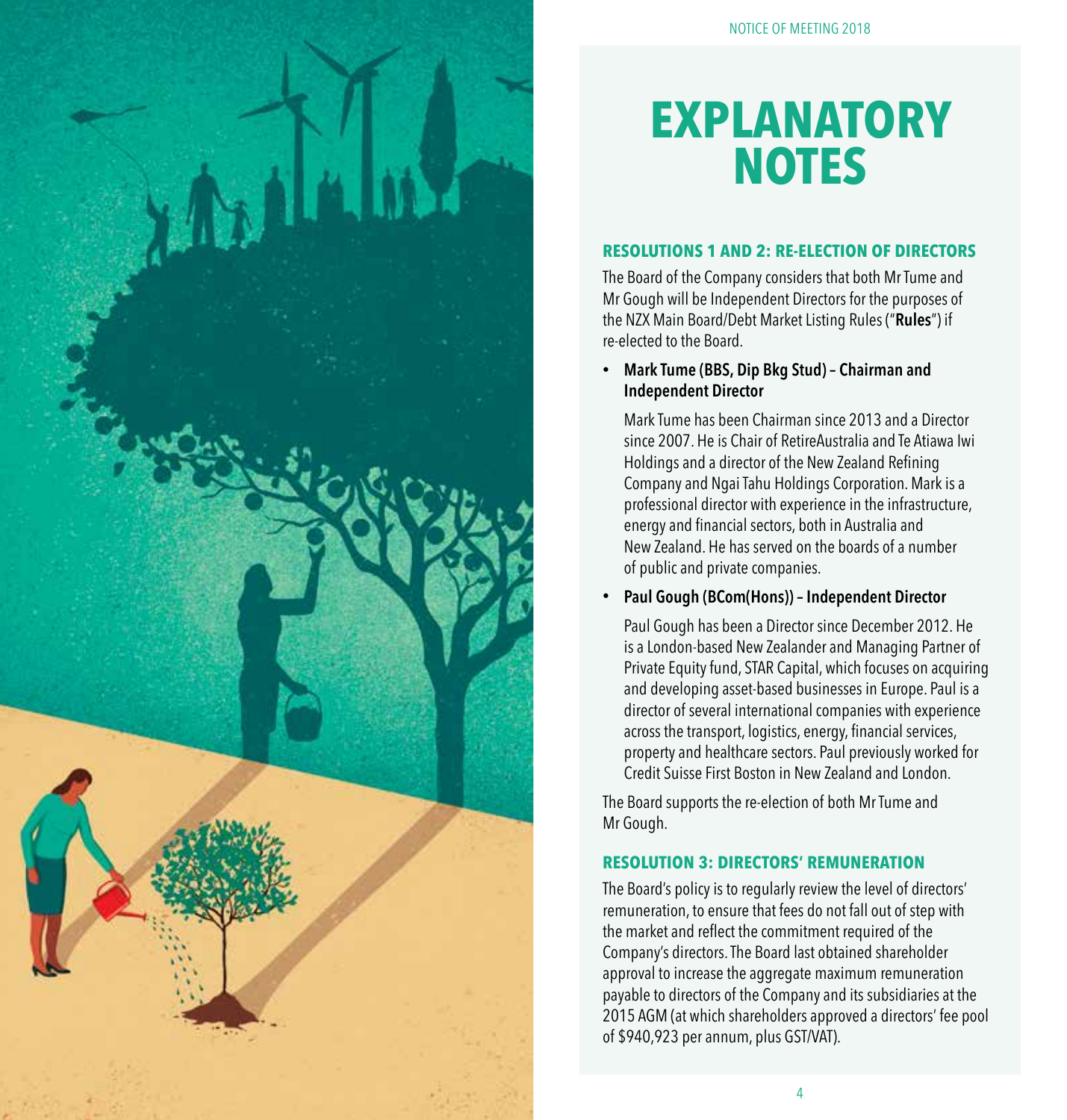Since the 2015 AGM, the Board approved a modest increase to the directors' fee structure for the year ending 31 March 2018 (details of which are set out in the Infratil Annual Report 2018) and Wellington International Airport has also increased the fees payable to its directors (one of whom, Ms Gerry, is also a director of Infratil). In addition, the Board has established the Manager Engagement Committee (information on which is also set out in the Infratil Annual Report 2018) and, given the responsibilities of this committee, the Board considers it appropriate that members of this committee are paid an additional committee fee for that role.

Accordingly, the Board recommends to shareholders an increase in the aggregate maximum quantum of fees paid to all Directors (in their capacity as a director of the Company or any of its subsidiaries) by \$59,046 from \$940,923 to \$999,969 per annum (plus GST or VAT, as appropriate). In reaching this recommendation, the Board has considered the experience and responsibility of the directors, the size and scope of the Company, the level of governance, and the consequent time commitment, and has also considered a range of sources for comprehensive director fees data (including the Institute of Directors Directors' Fee Report 2017).

This total fee pool may be divided among Directors in their capacities as directors of the Company and any of its subsidiaries as the Board deems appropriate. The existing fee structure, and the proposed initial fee structure if the increase to the Directors' fee pool is approved, is set out overleaf:

| ANNUAL FEE STRUCTURE                                                                                                         | 2015<br><b>APPROVAL:</b><br>EXISTING FEE<br>LEVELS<br><b>FY2018 (NZD)</b> | 2018<br><b>PROPOSAL:</b><br><b>NEW FEE</b><br>LEVELS<br><b>FY2019 (NZD)</b> | <b>INCREASE</b> |
|------------------------------------------------------------------------------------------------------------------------------|---------------------------------------------------------------------------|-----------------------------------------------------------------------------|-----------------|
| <b>Base Fees:</b>                                                                                                            |                                                                           |                                                                             |                 |
| Chairman of the Board<br>(inclusive of Committee fees)                                                                       | 200,000                                                                   | 210,000                                                                     | 10,000          |
| Director                                                                                                                     | 100,000                                                                   | 102,500                                                                     | 2,500           |
| Overseas Director (P Gough)                                                                                                  | 124,876                                                                   | 127,998                                                                     | 3,122           |
| <b>Audit and Risk Committee Fees:</b>                                                                                        |                                                                           |                                                                             |                 |
| Chair                                                                                                                        | 20,000                                                                    | 20,000                                                                      | Nil             |
| Member                                                                                                                       | 10,000                                                                    | 10,000                                                                      | Nil             |
| <b>Nominations and</b><br><b>Remuneration Committee Fees:</b>                                                                |                                                                           |                                                                             |                 |
| Chair                                                                                                                        | Nil                                                                       | Nil                                                                         | Nil             |
| Member                                                                                                                       | Nil                                                                       | Nil                                                                         | Nil             |
| <b>Manager Engagement</b><br><b>Committee Fees:</b>                                                                          |                                                                           |                                                                             |                 |
| Chair (ex officio Chairman<br>of the Board)                                                                                  | N/A                                                                       | Nil                                                                         | Nil             |
| Member                                                                                                                       | N/A                                                                       | 7,500                                                                       | 7,500           |
| Fee Pool Allocation: Fees paid to<br>Directors in their capacity as<br>Directors of the Company (paid<br>by the Company)     | 780,923                                                                   | 819,969 39,046                                                              |                 |
| Fee Pool Allocation: Fees paid to<br>Directors in their capacity as<br>directors of subsidiaries (paid<br>by the subsidiary) | 160,000                                                                   | 180,000 20,000                                                              |                 |
| <b>DIRECTORS' FEE POOL</b>                                                                                                   | 940,923                                                                   | 999,969 59,046                                                              |                 |

NB: Amounts above exclude GST or VAT, where appropriate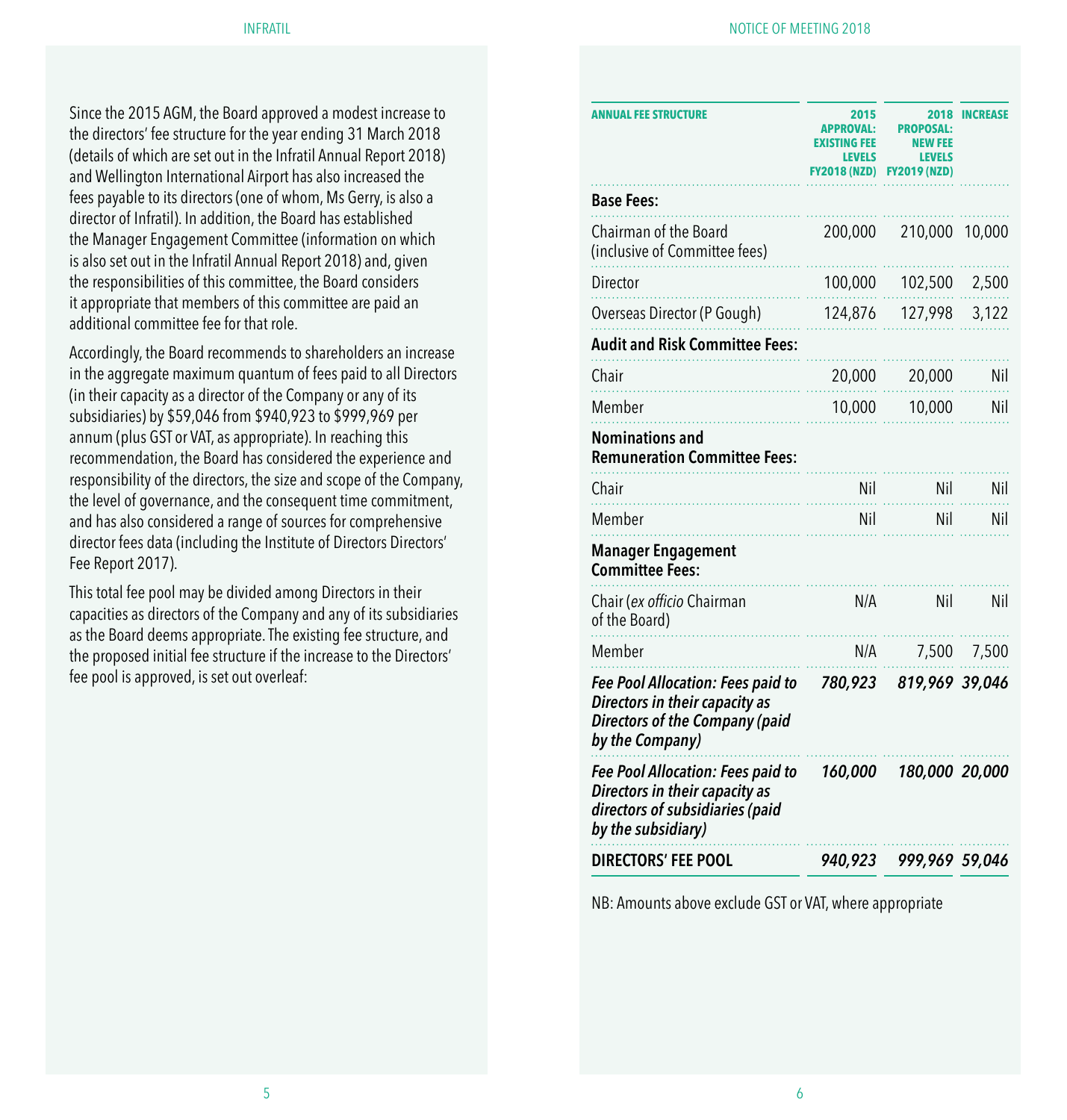The table on page 6 excludes any directors' fees paid to any Director as a director of Trustpower Limited or Tilt Renewables Limited (although, as at the date of this Notice of Meeting, no Director is also serving as a director of either of those companies). Although both Trustpower and Tilt Renewables are subsidiaries of Infratil, both are also separately listed on the NZSX Main Board. Accordingly, if in the future any Director is also a director of Trustpower or Tilt Renewables, Rule 3.5.1 requires any directors' fees paid to that Director in their capacity as a director of Trustpower or Tilt Renewables to be approved by the shareholders of Trustpower or Tilt Renewables (as applicable), but does not require those fees to be approved by shareholders in Infratil (and they do not get deducted from the fee pool above).

Pursuant to Rule 9.3.1 each director of Infratil and their respective Associated Persons (as that term is defined in the Rules) are disqualified from voting on this Resolution 3.

A disqualified person who is appointed as a proxyfor a person who is entitled to vote may vote in accordance with the express direction of that person, but may not exercise a discretionary vote where direction is not given.

#### **RESOLUTION 4: AUDITOR'S REMUNERATION**

KPMG is automatically reappointed as auditor under section 207T of the Act.This resolution authorises the Board to fixthe fees and expenses of the auditor.

#### **PARTICULARS OF THE SHARE BUYBACK PROGRAMME**

For many years, the Company has maintained a Share Buyback Programme. This programme has been successful in creating shareholder value and it is proposed that the Company continue it. The Share Buyback Programme needs to comply with the Rules. The Share Buyback Programme will be undertaken in accordance with Rule 7.6, and the primary intent is that shares be bought back as permitted by Rules 7.6.1(a) and (f) and the applicable provisions of the Act. This allows the Company to make any offer pursuant to the procedures detailed in Section 60(1)(b) (ii) of the Act, or through NZX's order matching market, or through the order matching market of a 'Recognised Stock Exchange' (as defined in the Rules) and in compliance with Section 63 of the Act.

The Company notifies shareholders that, in accordance with Sections 60(1)(b)(ii) or 63 of the Act, the Company may acquire up to a further 50,000,000 ordinary shares (approximately 8.9% of the outstanding ordinary shares, excluding treasury stock). These shares may be bought on-market or off-market, but the combined total of further on-market and off-market purchases will not exceed 50,000,000 ordinary shares. Off-market purchases will not be made from employees or directors of the Company or associated persons of directors.

The maximum price at which shares will be bought off-market is \$4.00 per share. The Company is not committing to buy shares at this or any other price and a decision as to any purchases will be made from time to time having regard to market conditions. No maximum price is specified for shares bought on-market, but the Company will always disclose the number of shares, and the price at which it bought them, whether on-market or off-market, before 9:30 am on the business day following the purchase being made.

Whether the purchases are on-market or off-market, the directors will regularly reassess the situation and seek to purchase shares at prices that in their view represent the best value for shareholders.

The directors believe that, depending on market conditions and the Company's then current share price, having the Share Buyback Programme in place is a positive way of improving shareholder value and is fair to the Company and all shareholders.

The disclosure document required under the Act follows as Annexure A.

#### **ANNEXURE A: COMPANIES ACT DISCLOSURE DOCUMENT FOR SHARE BUYBACK PROGRAMME**

In the 2017 Notice of Meeting, the Company advised shareholders of its intention to continue its Share Buyback Programme, reserving the right to acquire up to 50,000,000 of the Company's ordinary shares on issue. The maximum price of shares that could be bought off-market was \$3.70 per share, and no maximum price was specified for shares bought on-market. The Company has acquired 775,000 ordinaryshares under the Share Buyback Programme since the 2017 Notice of Meeting.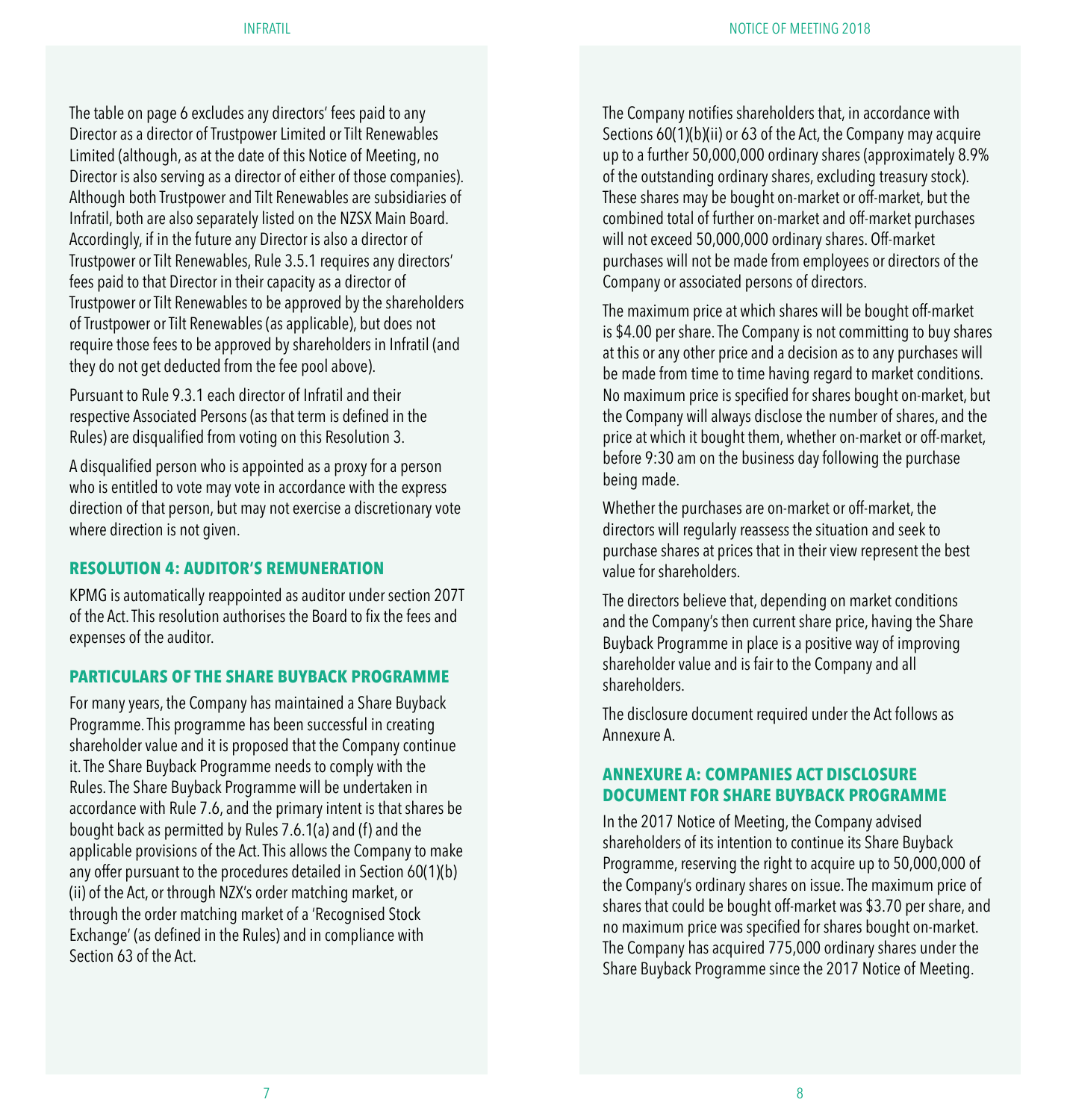It is considered appropriate for the Company to continue the previously notified Share Buyback Programme, but with a new maximum price of \$4.00 per share for shares bought off-market, and reserve the right to buy back up to a further 50,000,000 of the Company's ordinary shares on issue. This would represent approximately 8.9% of the outstanding ordinary shares, excluding treasury stock. These shares may be bought on-market or off-market, but the combined total of further on-market and off-market purchases may not exceed 50,000,000 ordinary shares. Off-market purchases may also not be made from employees or directors of the Company or associated persons of directors.

This Disclosure Document sets out the information that the Act requires be provided to shareholders annually while a Share Buyback Programme continues.

#### **TERMS OF THE OFFER**

On-market Buyback – Section 63 of the Act

- The Company may make one or more offers on the NZX Main Board market to all shareholders to acquire up to 50,000,000 ordinary shares in the Company, pursuant to section 63 of the Act.
- Offers may be made between 24 August 2018 and 31 July 2019.
- The Company will pay the prevailing market price for the shares at the time of purchase. The Company is not obliged to make offers, and reserves the right to cease doing so at any time.

Off-market Buyback – Section 60(1)(b)(ii) of the Act

- The Company may make offers to one or more shareholders to acquire up to 50,000,000 ordinaryshares in the Company, pursuant to Section 60(1)(b)(ii) of the Act.
- Offers may be made between 24 August 2018 and 31 July 2019.
- The Company will pay the prevailing market price for the shares at the time of purchase. The price per share will not exceed \$4.00. The Company is not obliged to make offers, and reserves the right to cease doing so at any time.

• Buybacks made in compliance with Section 60(1)(b)(ii) of the Act will not be made from any person who is a Director, Associated Person of a Director or an Employee (as those terms are defined in the Rules) of the Company and will not exceed 15% of the shares on issue at 24 August 2018.

Other Information Applicable to Both On-market and Off-market Buybacks

- The Company will not purchase any shares while it possesses any information that is materially price-sensitive but not publicly available. If the Company has price sensitive information, it will cease acquiring shares until the information is publicly disclosed or ceases to be materially price sensitive.
- The Company intends to hold up to 5% of its shares as Treasury Stock, from those shares first acquired. Treasury Stock comprises shares acquired and held by the Company in itself and which would otherwise be cancelled on acquisition. Subject to certain restrictions, Treasury Stock can be transferred, re-issued or cancelled by the Company.
- All on-market offers will be designed so that the proceeds of sales will not be taxable as dividends whilst off-market offers may be taxable as dividends, and imputation credits will not be attached to the proceeds. Shareholders who have special tax status, as a result, for example, of trading securities professionally, should consult their tax advisers.

#### **RESOLUTIONS**

To initiate the proposed offer the Board unanimously resolved on 4 July 2018, amongst other things:

- 1. To continue the previously notified Share Buyback Programme beyond 31 July 2018, but with a new maximum price of \$4.00 per share for shares bought off-market, and reserve the right to make one or more offers on the NZX market to all shareholders to acquire up to a further 50,000,000 ordinary shares in the Company pursuant to Section 60(1)(b)(ii) (off-market buyback) and Section 63 (on-market buyback) of the Act in the period between 24 August 2018 and 31 July 2019.
- 2. To pay the prevailing market price for the shares at the time of purchase, but for the purchases made pursuant to Section 60(1)(b)(ii) of the Act, to pay not more than \$4.00 per share.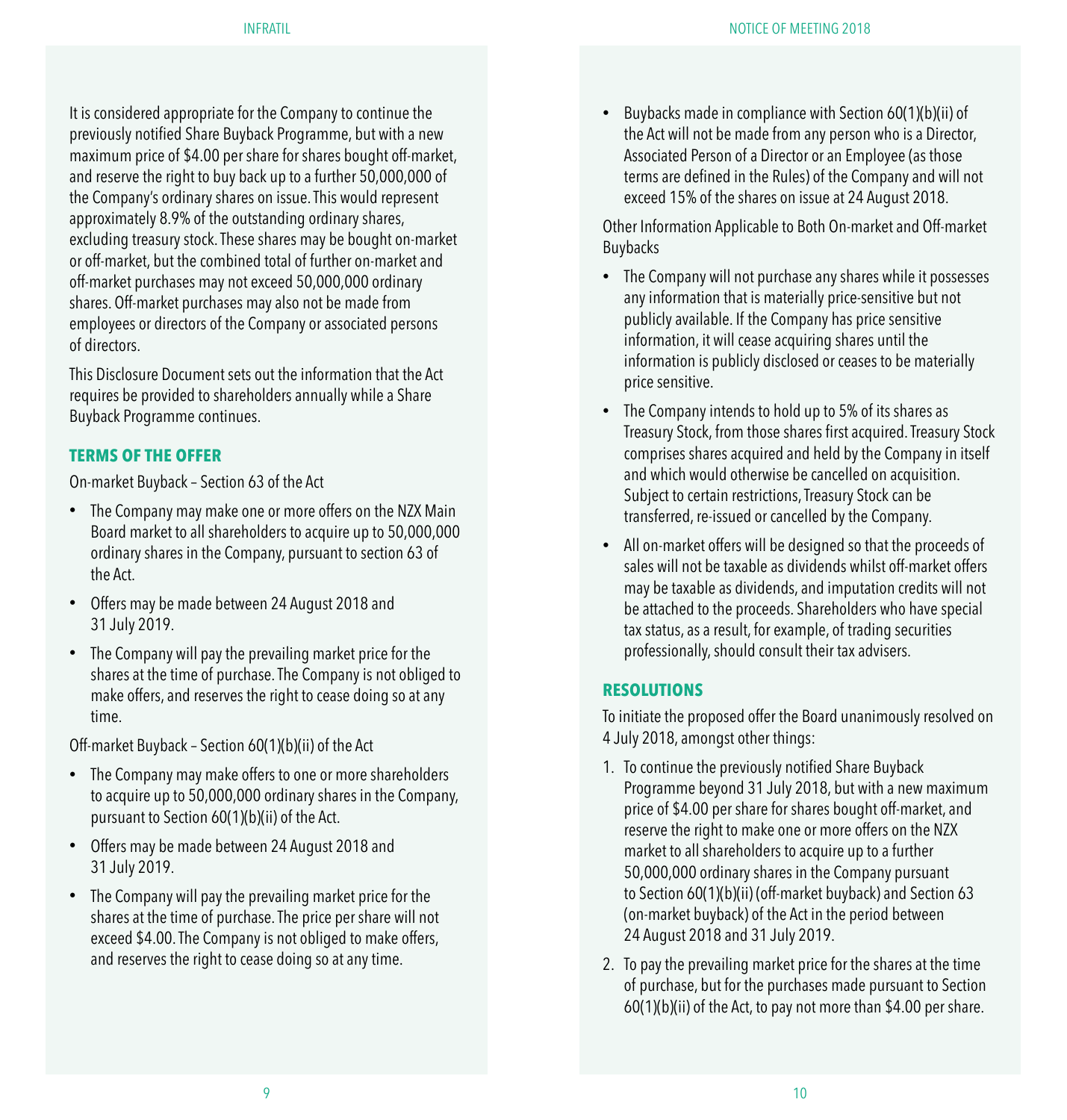- 3. That in respect of any offer made pursuant to Section 60(1)(b) (ii) of the Act:
	- the acquisition is in the best interests of the Company;
	- the acquisition is of benefit to the remaining shareholders;
	- the terms of the offer and the consideration offered for the shares are fair and reasonable to the Company; and
	- the terms of the offer and the consideration offered for the shares are fair and reasonable to the remaining shareholders.
- 4. That in respect of an offer made pursuant to Section 63 of the Act:
	- the acquisition is in the best interests of the Company and its shareholders; and
	- the terms of the offer and the consideration offered for the shares are fair and reasonable to the Company and its shareholders.
- 5. That, for the purposes of buybacks effected under Resolution 3 or 4, the Directors are not aware of any information that will not be disclosed to the Company's shareholders:
	- that is material to an assessment of the value of the shares; and
	- as a result of which the terms of the offer and consideration offered for the shares are unfair to the shareholders accepting the offer.
- 6. That the reasons for the Directors' conclusions in the Resolutions 3, 4 and 5 are:
	- to maximise shareholder value. Acquiring shares when the share price is below \$4.00 may be considered by the Board (taking into account prevailing circumstances) to be an efficient use of capital; and
	- shareholders have total discretion to choose whether to participate in the buyback. There is no pressure to sell to the Company; and
	- the Company has in place reviews and procedures to ensure that it does not acquire shares during the period when material price sensitive information is known to the Company but is not available to shareholders.
- 7. That the Board is satisfied that the Company will, immediately after acquiring the shares, satisfy the solvency test applied under Section 52 of the Act.
- 8. That Marko Bogoievski, Mark Flesher, Phillippa Harford and Jason Boyes of Morrison & Co Infrastructure Management Limited (each acting alone) are hereby authorised to sign such documents and do such other things as may be necessary or appropriate to complete the buyback.
- 9. That until the Company holds shares in itself equating to 5% of the total number of shares on issue, such shares need not be cancelled but may be held as Treasury Stock by the Company itself.

#### **DIRECTORS' INTERESTS**

#### **Ordinary Shares (as at 27 July 2018)**

| <b>INFRATIL (IFT) ORDINARY SHARES</b> | <b><i>RENEFICIAL</i></b><br><b>INTERESTS</b> | <b>NON-BENEFICIAL</b><br><b>INTERESTS</b> |  |
|---------------------------------------|----------------------------------------------|-------------------------------------------|--|
| M Tume                                | 39,977                                       | 5.792                                     |  |
| M Bogoievski                          | 1,618,299                                    | Nil                                       |  |
| A Gerry                               | 21,588                                       | Nil                                       |  |
| P Gough                               | 159,000                                      | Nil                                       |  |
| P M Springford                        | 25,000                                       | Nil                                       |  |
| H J D Rolleston                       | 42,460                                       | Nil                                       |  |

This Disclosure Document is provided pursuant to Sections 61(5) and 63(6) of the Act and complies with Sections 62 and 64 of the Act.